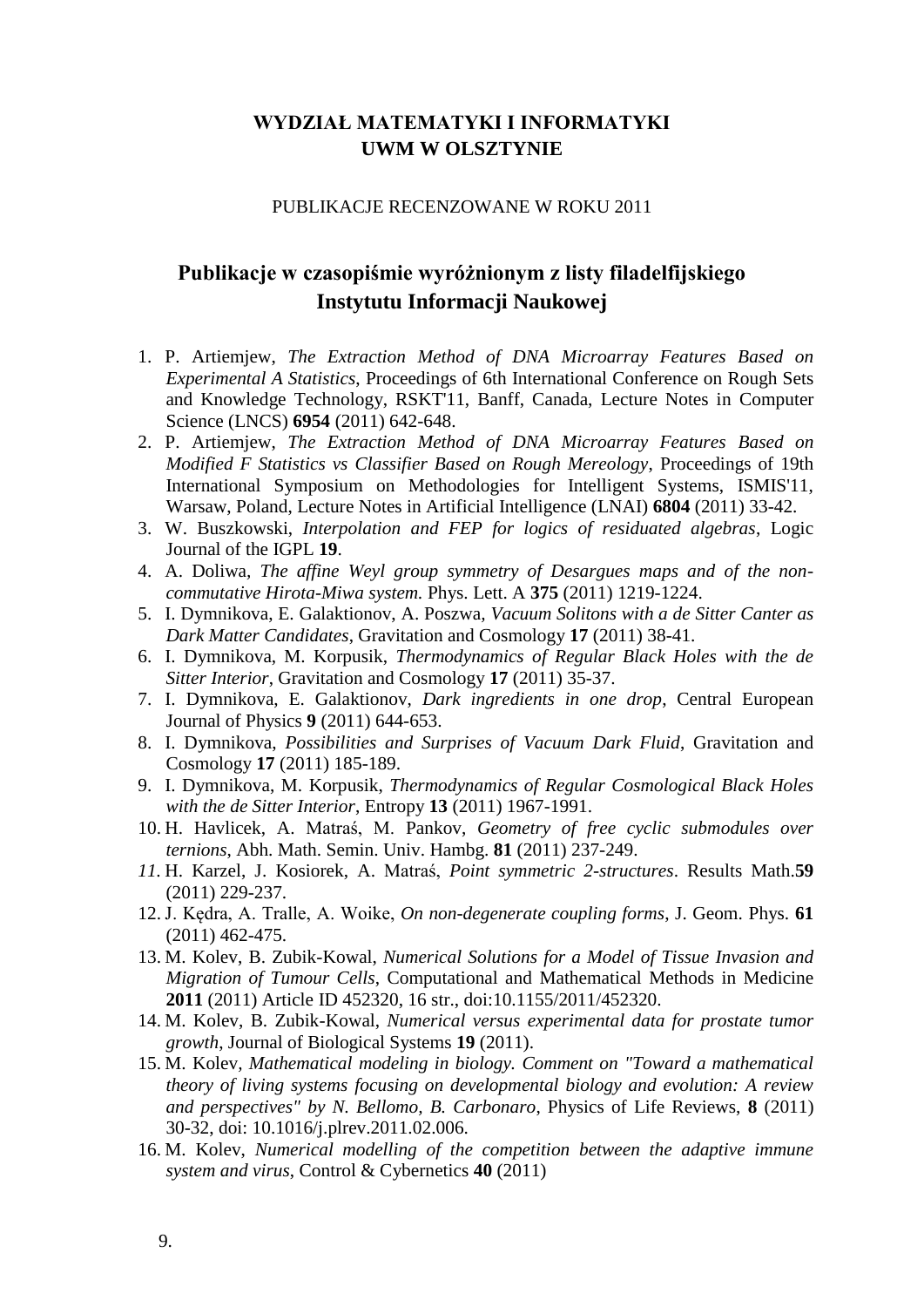- 17. M. Kolev, B. Zubik-Kowal, *Numerical experiments with model equations of cancer invasion of tissue*, Control & Cybernetics **40** (2011)
- 18. D. Kruk, A. Kubica, W. Masierak, A. F. Privalov, M. Wojciechowski, W. Medycki, *Quadrupole relaxation enhancement—application to molecular crystals*, Solid State NMR, **40** (2011) 114
- 19. D. Kruk, Earle, A. Mielczarek, A. Kubica, A. Milewska, J. Moscicki, *Nuclear Quadrupole Resonance lineshape analysis for different motional models: Stochastic Liouville Approach*, J. Chem. Phys. **135** (2011) 224511.
- 20. D. Kruk, A. Hermann, E. A. Rossler, *Field-cycling NMR relaxometry of viscous liquids and polymers*, Progress in NMR Spectroscopy, (2011) doi:10.1016/j.pnmrs.2011.08.001 – published on-line
- 21. M.I. Łukasiewicz, A. Cabaj, M. Godlewski, E. Guziewicz, A. Wittlin, M. Jaworski, A. Wołoś, Z. Wilamowski *Microwave Techniques Investigations of ZnCoO Films Grown by Atomic Layer Deposition* Acta Phys. Polon. A **120** (2011) 911.
- 22. A. V. Minkevich, *De Sitter spacetime with torsion as physical spacetime in the vacuum and isotropic cosmology*, Mod. Phys. Lett. A **26**, (2011) 259-266.
- 23. A.V. Minkevich, *Limiting energy density and a regular accelerating Universe in Riemann-Cartan spacetime*, Pis'ma v ZhETF (JETP Letters) **94**, (2011).
- 24. M. Pankov, *Isometric embeddings of Johnson graphs in Grassmann graphs*, [Journal of](http://www.scopus.com/source/sourceInfo.url?sourceId=23816&origin=recordpage)  [Algebraic Combinatorics](http://www.scopus.com/source/sourceInfo.url?sourceId=23816&origin=recordpage) **33** (2011) 555-570.
- 25. M. Pankov, *Metric characterization of apartments in dual polar spaces*, [Journal of](http://www.scopus.com/source/sourceInfo.url?sourceId=40107&origin=recordpage)  [Combinatorial Theory A](http://www.scopus.com/source/sourceInfo.url?sourceId=40107&origin=recordpage) **118** (2011) 1313-1321.
- 26. L. Polkowski, P. Artiemjew, *Granular computing in the frame of rough mereology. A case study: Classification of data into decision categories by means of granular reflections of data*, International Journal of Intelligent Systems. Special Issue: A Rough Set Approach to Data Mining, James F. Peters, Chien-Chung Chan, Jerzy W. Grzymala-Busse, Wojciech P. Ziarko (eds.) **26** (2011) 555 – 571.
- 27. A. Poszwa, *Relativistic two-dimensional H-like model atoms in an external magnetic field*, Phys. Scr. **84** (2011) 055002.
- 28. Z. Wilamowski, M. Solnica, E. Michaluk, M. Havlićek, W. Jantsch *EPR line shape and magnetometry – chances and pitfall,s* Semicond. Sci. Technol.**26** (2011) 064009.
- 29. M. P. Wojtkowski, A. Siemaszko, *Counting Berg partitions*, Nonlinearity **24** (2011) 2383-2403.
- 30. Wolos, Z. Wilamowski, M. Piersa, W. Strupinski, B. Lucznik, I. Grzegory, S. Porowski, *Properties of metal-insulator transition and elektron spin relaxation in GaN:Si*, Phys. Rev. B **83** (2011) 165206
- 31. Wolos, Z. Wilamowski, C. Skierbiszewski, A. Drabinska, B. Lucznik, I. Grzegory, S. Porowski, *Electron spin resonance and Rashba field in GaN-based materials* Physica B. **406** (2011) 2548-25542

#### **Publikacje w innym recenzowanym czasopiśmie zagranicznym lub czasopiśmie polskim o zasięgu co najmniej krajowym**

- 1. P. Artiemjew, *Rough Mereology Classifier vs Simple DNA Microarray Gene Extraction Methods*, International Journal on Data Mining, Modelling and Management Special Issue: Pattern Recognition (2011) – w druku
- 2. P. Artiemjew, *Stability of Optimal Parameters for Classifier Based on Simple Granules of Knowledge*, Technical Sciences **14** (2011) 57-69.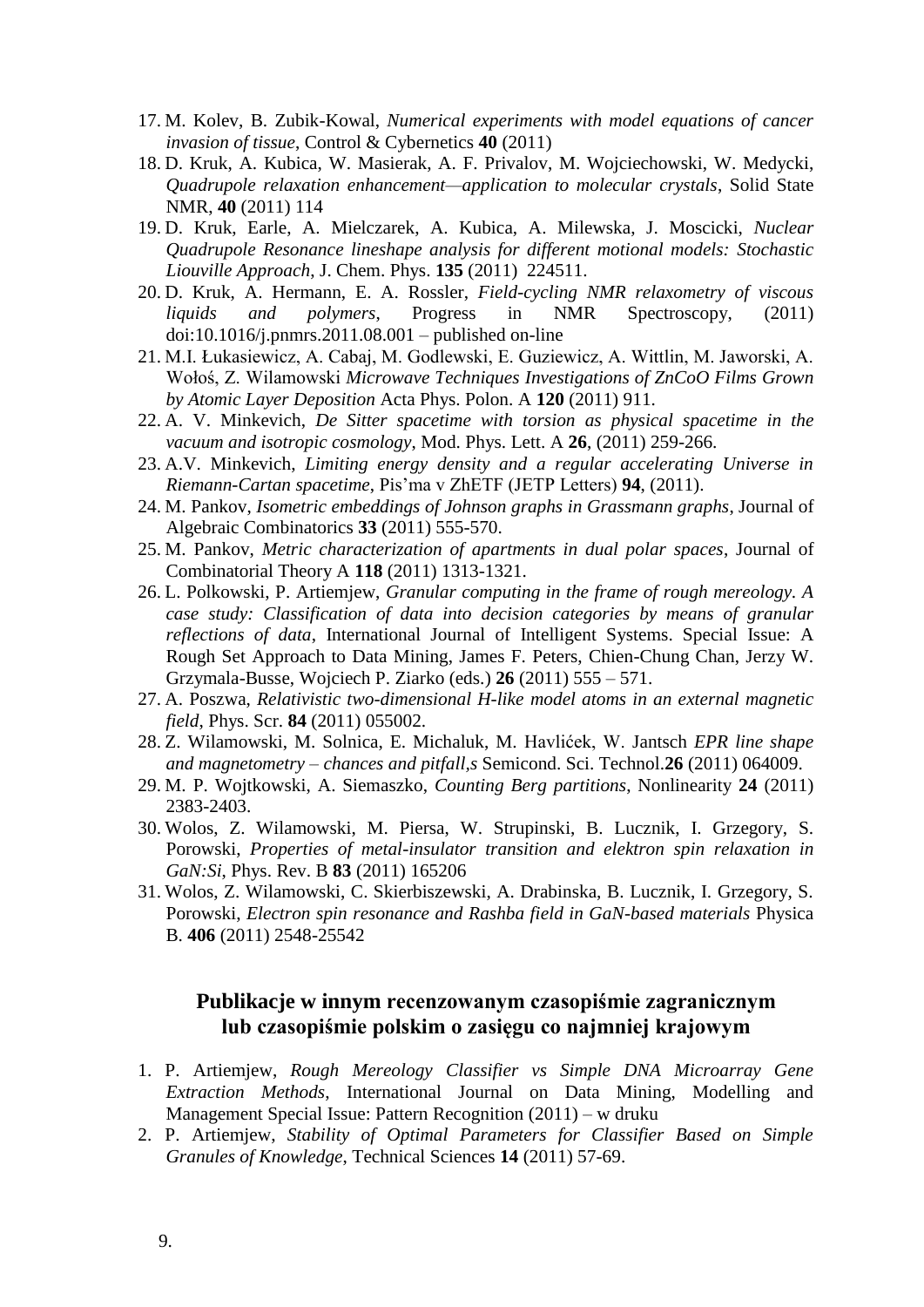- 3. M. Bełej, S. Kulesza, *Modelowanie cen na rynku nieruchomości w warunkach nieciągłości*, Wycena **96** (2011) 15-21.
- 4. M.Borsuk, K. Żyjewski, *Nonlocal Robin problem for elliptic second order equations in a plane domain with a boundary corner point,* Applicationes Mathematicae, **38**  (2011) 369-411.
- 5. S. Chyl, M. Kolev, *Statistical-fuzzy classification*, Foundations of Computing and Decision Sciences **3-4** (2011) 175-190.
- 6. A. S. Garkun, W. I. Kudin, A. V. Minkevitch, Yu. G. Wasilevskij, *Численный анализ космологических моделей ускоренно расширяющейся Вселенной в Пуанкаре калибровочной теории тяготения*, Ковариантные методы в теоретической физике, физика элементарных частиц и теория относительности. Сб. научных трудов - выпуск 7, Институт физики им. Б.И. Степанова НАНБ, Минск (2011) 223-237.
- 7. J. Kędra, S. Gal, A. Tralle*, On the algebraic independence of Hamiltonian charcteristic classes*, J. Symplectic Geom. **9** (2011) 1-9.
- 8. A. Lecko, M. Lecko, *Differential Subordinations of Arithmetic and Geometric Means of Some Functionals Related to a Sector*, Int. J. Math. Math. Sci, **2011** (2011) 1-19.
- 9. V. Minkevitch, *Гравитация и регулярная Вселенная без темной энергии и темной материи*, Весцi НАНБ, сер. фiз.-мат. навук, **2** (2011) 67-74, 2011.
- 10. A. Szczepkowska, A. Tralle, A. Woike, *On curvature constructions of symplectic forms*, Banach Center Publ. **93** (2011) 261-269.
- 11. K. Żyjewski, *Nonlocal Robin problem in a plane domain with a boundary corner point*, Annales Universitatis Paedagogicae Cracoviensis, Studia Mathematica, **10**  (2011) 5-34.

# **Publikacje w recenzowanym czasopiśmie krajowym o zasięgu lokalnym**

1. A. Bojarska-Sokołowska, *Pobawmy się matematyką*. Zajęcia z przedszkolakami, Wychowanie w przedszkolu, październik 2011 r.

### **Autorstwo monografii lub podręcznika akademickiego w języku angielskim**

### **Autorstwo rozdziału w monografii lub podręczniku akademickim w języku angielskim**

- 1. C. L. Jorcyk, M. Kolev, B. Zubik-Kowal, *Numerical experiments for mammary adenocarcinoma cell progression*, [w:] Integral Methods in Science and Engineering: Computational and Analytic Aspects, C. Constanda, P. J. Harris (eds.), Birkhauser, 2011.
- 2. A.V. Minkevich, A.S. Garkun, V.I. Kudin, *Relativistic cosmology and Poincare gauge theory of gravity*, [w:] Einstein and Hilbert: Dark Matter, V. V. Dvoeglazov (ed.) str. 157-168, Nova Science Publishers Inc. 2011.
- 3. Mokrzycki W.S., Tatol M.: Palette generation in L\*a\*b\* colour space using ∆E. [w:] Computer Recognition Systems 4, str. 279-285, Springer, 2011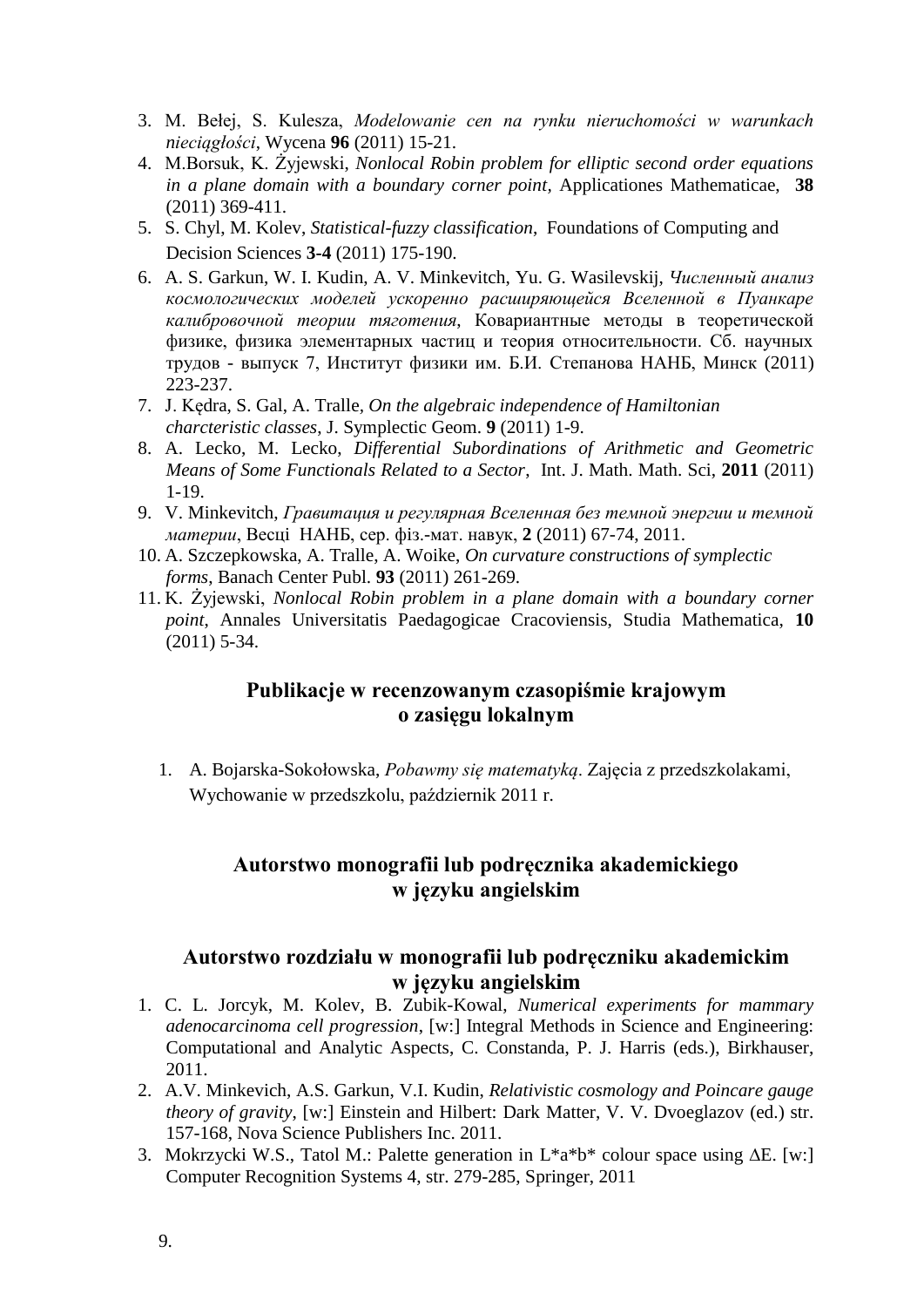4. J. Sala, H. Tańska, *The modeling of information processes – cybernetic approach*, [w:] Information Management, B. Kubiak, A. Korowiecki (ed.), Prace i Materiały Wydziału Zarządzania Uniwersytetu Gdańskiego, nr 3, Fundacja Rozwoju Uniwersytetu Gdańskiego, Gdańsk 2011

### **Autorstwo monografii lub podręcznika akademickiego w języku innym niż angielski**

**1.** B. Siemiątkowska, A. Borkowski, R. Chojewski, M. Gnatowski, W. Mokrzycki, J. Szklarski, *Reprezentacja otoczenia robota mobilnego*, Akadermicka Oficyna Wydawnicza EXIT, Warszawa 2011

### **Autorstwo rozdziału w monografii lub podręczniku akademickim w języku innym niż angielski**

- 1. J. Sala, H. Tańska, *Pomiędzy utopią a rzeczywistością rozwoju społeczeństwa informacyjnego*, [w:] Drogi dochodzenia do społeczeństwa informacyjnego. Stan obecny, perspektywy rozwoju i ograniczenia, H.Babis, R. Czaplewski (red.), Zeszyty Naukowe Uniwersytetu Szczecińskiego, nr 650, Ekonomiczne Problemy Usług, nr 67 2011, Tom 1.
- 2. J. Sala, H. Tańska, *Przebudowa procesów biznesowych przedsiębiorstwa sieciowego* [w:] Systemy informatyczne w gospodarce, K. Kreft (red.), Fundacja Rozwoju Uniwersytetu Gdańskiego, Gdańsk 2011
- 3. J. Sala, H. Tańska, *Syndrom "kota w worku" w społeczeństwie informacyjnym*, [w:] Społeczeństwo informacyjne w świecie rzeczywistym i wirtualnym, A. Szewczyk (red.), Zeszyty Naukowe Uniwersytetu Szczecińskiego, nr 656, Studia Informatica nr 28, Szczecin 2011

### **Redakcja naukowa monografii lub podręcznika akademickiego**

1. Algebra, Geometry and Mathematical Physics, Banach Center Publications **93** (2011), V. Abramov, J. Fuchs, A. Stolin, E. Paal, A. Tralle, P. Urbanski, red.

### **Doniesienia zjazdowe i konferencyjne**

- 1. V. Minkevitch, *Physical aspects of isotropic cosmology in Riemann-Cartan spacetime and regular Universe without dark energy and dark matter*, 14-th Russian Gravitational Conference – Int. Conf. on Gravitation, Cosmology and Astrophysics, Ulyanovsk, June 27 – July 2, 2011, Abstracts, p. 29-31.
- 2. S. Garkun, V.I. Kudin, A.V. Minkevich, Yu.G. Vasilevsky, *Analysis of cosmological models for accelerating Universe in Riemann-Cartan space-time*, 14-th Russian Gravitational Conference – Int. Conf. on Gravitation, Cosmology and Astrophysics, Ulyanovsk, June 27 – July 2, 2011, Abstracts, p. 148.